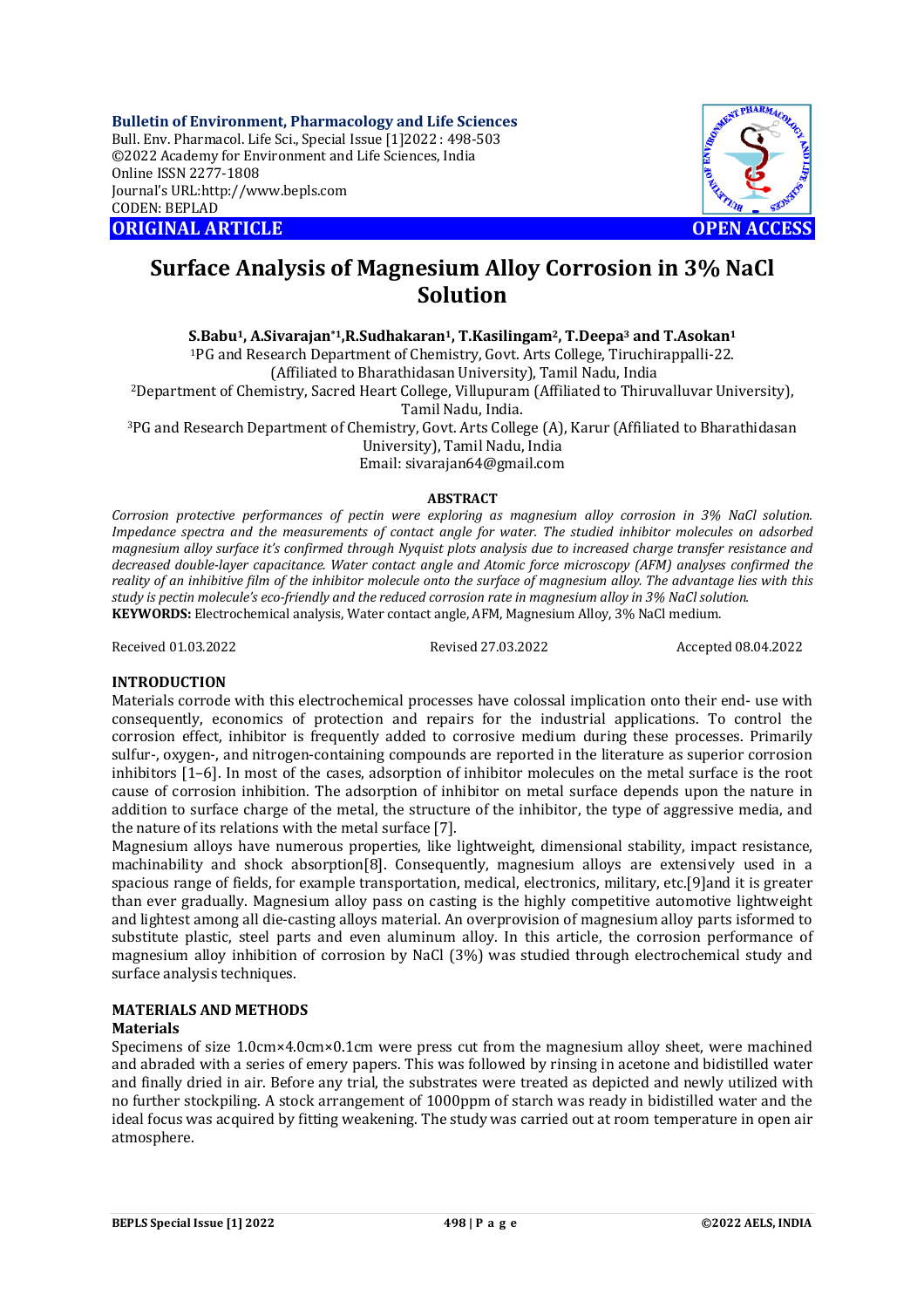#### **Babu** *et al*

### **Electrochemical studies**

Electrochemical impedance spectroscopic (EIS) studies were carried out via the model CHI-660A electrochemical workstation in addition to CHI- 760d as well as the experimental data were analyses by using the Version: 12.22.0.0 of electrochemical software. The measurement was recorded in a usual three electrode cylindrical glass cell through saturated calomel electrode as reference electrode and platinum electrode as auxiliary electrode.

The working electrode was magnesium alloy embedded in epoxy resin of polytetrafluoroethylene so that the flat surface of 1cm2 was the only surface exposed to the electrolyte. The three anodes set up was submerged in charge arrangement of volume 100ml both in the nonappearance and presence of the inhibitors details and permitted to accomplish a steady open circuit potential (OCP).

Electrochemical impedance spectra as Nyquist plots were recorded at OCP in the recurrence range from 60 KHz to 10MHz with 4 to 10 stages each decade. A sine wave, with 10mV adequacy, was utilized to bother the framework. The impedance parameters viz., charge transfer resistance (Rct),double layer capacitance (Cdl) were obtained from the Nyquist plots. The protection efficiencies (IEim) were calculated using the equation,

$$
(%) \tIEim = \frac{R_{ct} - R'_{ct}}{R'_{ct}} \t x 100
$$

Where Rct and R'ct are the charge transfer resistance values in the presence and absence of the inhibitor respectively.

### **Atomic Force Microscope (AFM)**

Atomic force microscopy isan extraordinary technique for the get-together of brutality estimations from a grouping of surfaces. These charming new methods that licenses surface to be imaged at more significant standards and exactnesses than any time in late memory. The cautious motion pictures are dissected for a separated district. AFM is transforming into a recognized system of obnoxiousness examination[10-13]. AFM given direct knowledge into the progressions in the surface morphology happens at a few hundred nanometers when geographical changes inferable from the inception of erosion and development of defensive movie onto the metal surface in the with and without expansion of inhibitors separately. All the AFM pictures were recorded on a Pico SPM2100 AFM instrument working in contact mode in air. The output size of all the AFM pictures is 10μm×10μm regions at a sweep pace of 0.20(Hz) lines each second.

## **Water Contact Angle**

To assess the contact point tentatively, the sessile drop technique was utilized. The sessile drop laid on an even substrate by a needle.The substrate was illuminated by a light source, and then a picture was taken by using a high resolution camera (10.1 Mpixle SONY camera). The image was processed by computer by software made for this reason.

## **RESULTS AND DISCUSSION**

## **Impedance Spectra**

Nyquist plots for the corrosion inhibition of magnesium alloy immersed in 3% NaCl solution in the absence and presence of inhibitor are shown in Figure1. The impedance parameters, i.e., charge transfer resistance (Rct), double layer capacitance (Cdl) and inhibition efficiency (IEimp) calculated from the Nyquist plots are shown in Table 1.



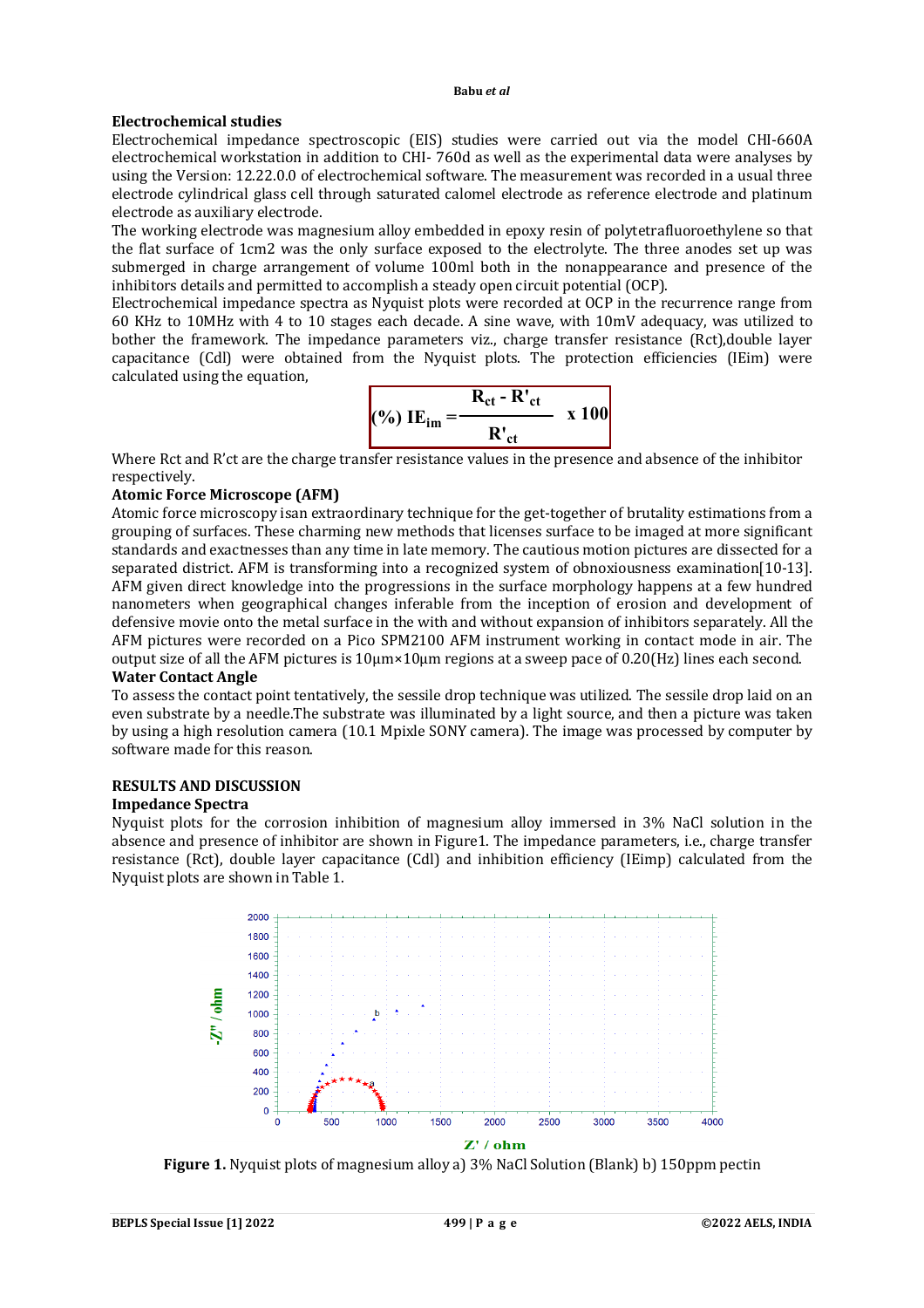Nyquist plots acquired are not ideal semicircles along with this distinction has been attributed to frequency dispersion due to roughness in homogenates of the metal surface [14]. Charge transfer resistance values are calculated from the difference in lower and higher frequencies, as suggested by Tsuru and Haruyma [15]. The double layer capacitance, the frequency at which the imaginary component of the impedance maximum, (-Zmax''), is found and Cdl values are obtained from the equation



The experimental data obtained from Nyquist plots are fitted by the equivalent electrical circuit



Such an equivalent circuit was also discussed by several researchers who obtained similar depressed semicircles with a single time constant [16-18]. In this case, the constant phase element, CPE is introduced in the circuit instead of a pure double layer capacitor to give a more accurate fit [17].

In the blank, a small semicircle with Rct value of 348  $\Omega$  is observed. The value of Rct is increased and Cdl value is decreased with enhance in the value of inhibition efficiency, when 150 ppm pectin is added to the blank. These observations can be attributed to the presence of organic inhibitor in the double layer and control of the corrosion processes to some extent. When the addition of 150 ppm pectin with the blank a large depressed semicircle is observed from high frequency to low frequency directions in the Nyquist plot, indicating that the charge transfer resistance becomes dominant in the corrosion processes due to confirm the thin film on the magnesium alloy surface.

From Table1 the decreased in Cdl and increased in Rct values. The semicircle obtained in the presence of (150ppm pectin) represents an Rct value of 2820 $\Omega$ , which is greater than that observed in the blank(Figure4.10). Higher value of Rct implies a lower Icorr and hence, lower corrosion rate [19]. The Cdl value at the metal /solution interface is found to decrease from 2.1789µF/cm2 in blank to 0.0406µF/cm2 in the presence of inhibitor. The high, Cdl value is indicated to increase in the surface area with the presence of corrosion product onto the metal surface [20]. It is well known that the capacitance is inversely proportional to the thickness of the double layer [21].

Decrease in the capacitance, which can result from a decrease in the local dielectric constant and or an increase in the thickness of the electrical double layer, strongly suggests that the inhibitor molecules are adsorbed at the metal/ solution interface [22].

The value of inhibition efficiency is considerably improved in the existence of the inhibitor system due to decrease inhomogeneity of the interface through inhibition process. These results indicated that there is formation of protective film in the presence inhibitor. The inhibition efficiency obtained from impedance studies is found to be 87%.

| inhibitor             |             |                         |                          |  |
|-----------------------|-------------|-------------------------|--------------------------|--|
| Conc. of pectin (ppm) | Rct ohm.cm2 | Cdl F.cm- $2\times10-6$ | % IEim                   |  |
| Blank                 | 348         | 2.1789                  | $\overline{\phantom{0}}$ |  |
| 150                   | 2820        | 0.0406                  |                          |  |

**Table 1.** Nyquist parameters of magnesium alloy in 3% NaCl solution in the absence and presence of

## **ATOMIC FORCE MICROSCOPE**



**Figure 2.** AFM images of magnesium alloy in polished metal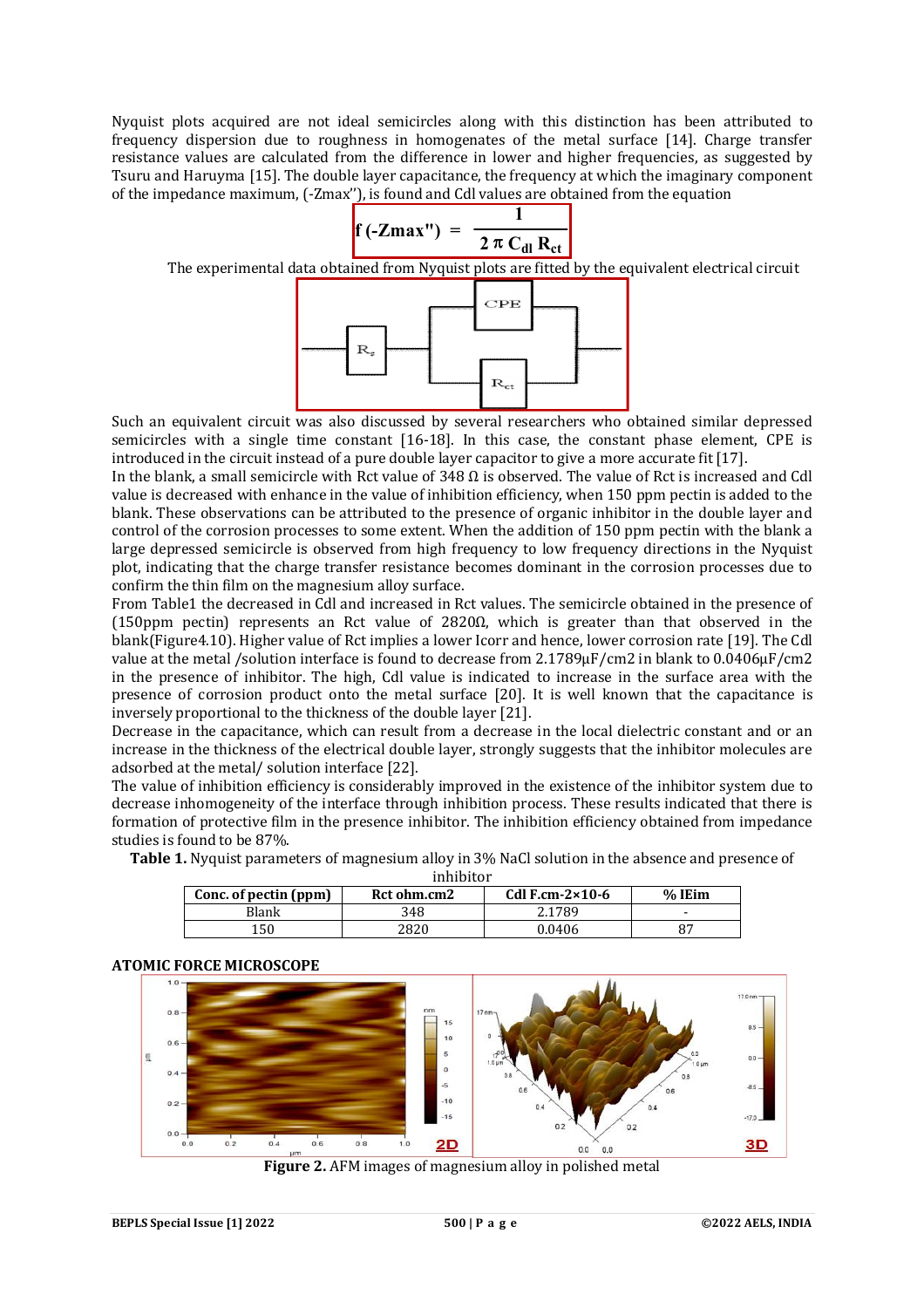

**Figure 3.** AFM images of magnesium alloy immersed in 3% NaCl Solutions



**Figure 4.** AFM images of magnesium alloy immersed in 150 ppm pectin (3% NaCl Solutions)

High resolution type of scanning probe and it is considered to one of the most powerful techniques to investigate surface morphology. Investigate the morphology of surface from nano scale to micro-scale as well as become a new preference to study the manipulation of inhibitors on the generation and the development of the corrosion at the interface of metal/solution[23]. The image of the surfaces recorded in 2D as well as 3D images was examined and surface roughness (RMS), average roughness (Ra), maximum peak to valley height were determined from the respective images. Table 2shows various AFM parameters acquired for the magnesium surface immersed in different environments.

Figure 3 is observed after immersion in 3% NaCl solution, with an increased Ra value 185.6 nm, RMS value 260.1 nm and maximum peak to valley height value of 615.0 nm, indicating the formation of corrosion product. The root-mean-square (RMS) roughness is found to be 260.1 nm, the high RMS value clearly indicates the high roughness of the corroded magnesium surface. The surface shows many smaller and larger corrosion product deposits. Figure 2shows the AFM images and cross section analysis of the polished metal surface, with an Ra value 94.1 nm, RMS value 138.1 nm and maximum peak to valley height value of 360.0 nm Which indicate the absence of corrosion product on the smooth surface and good surface properties compared to the blank.

Figure 4shows that the magnesium alloy immersed in 150ppm pectin showed a decreased Ra value 67.5 nm, RMS value of 102.7 nm and maximum peak to valley height is 160.1 nm, this value indicates the formation of a protective film on the surface.

RMS roughness from 260.1 nm in the blank to 102.7 nm observed in the inhibitor system, obviously infers the high homogeneity and smoothness of the surface film produced by the inhibitor. Further, these outcomes are affirmed by the obviously apparent contrasts among the optical cross area examination. The metal surface was covered with a defensive film, accordingly, framing an obstruction against assault by forceful particles from the destructive climate. With the expansion of inhibitor, the normal harshness was decreased to 67.5 nm, which recommended the film development of the inhibitor over the surface[24].

| Samples                              | RMS(Rq)        | Average(Ra)    | Maximum Peak – to – valley |
|--------------------------------------|----------------|----------------|----------------------------|
|                                      | Roughness (nm) | Roughness (nm) | Height (nm)                |
| 3% NaCl solution (blank)             | 260.1          | 185.6          | 615.0                      |
| Polished magnesium alloy (Reference) | 138.1          | 94.1           | 360.0                      |
| 150ppm pectin                        | 102.7          | 67.5           | 160.1                      |

**Table2.** AFM data for magnesium alloy immersed in the presence and absence of inhibitor systems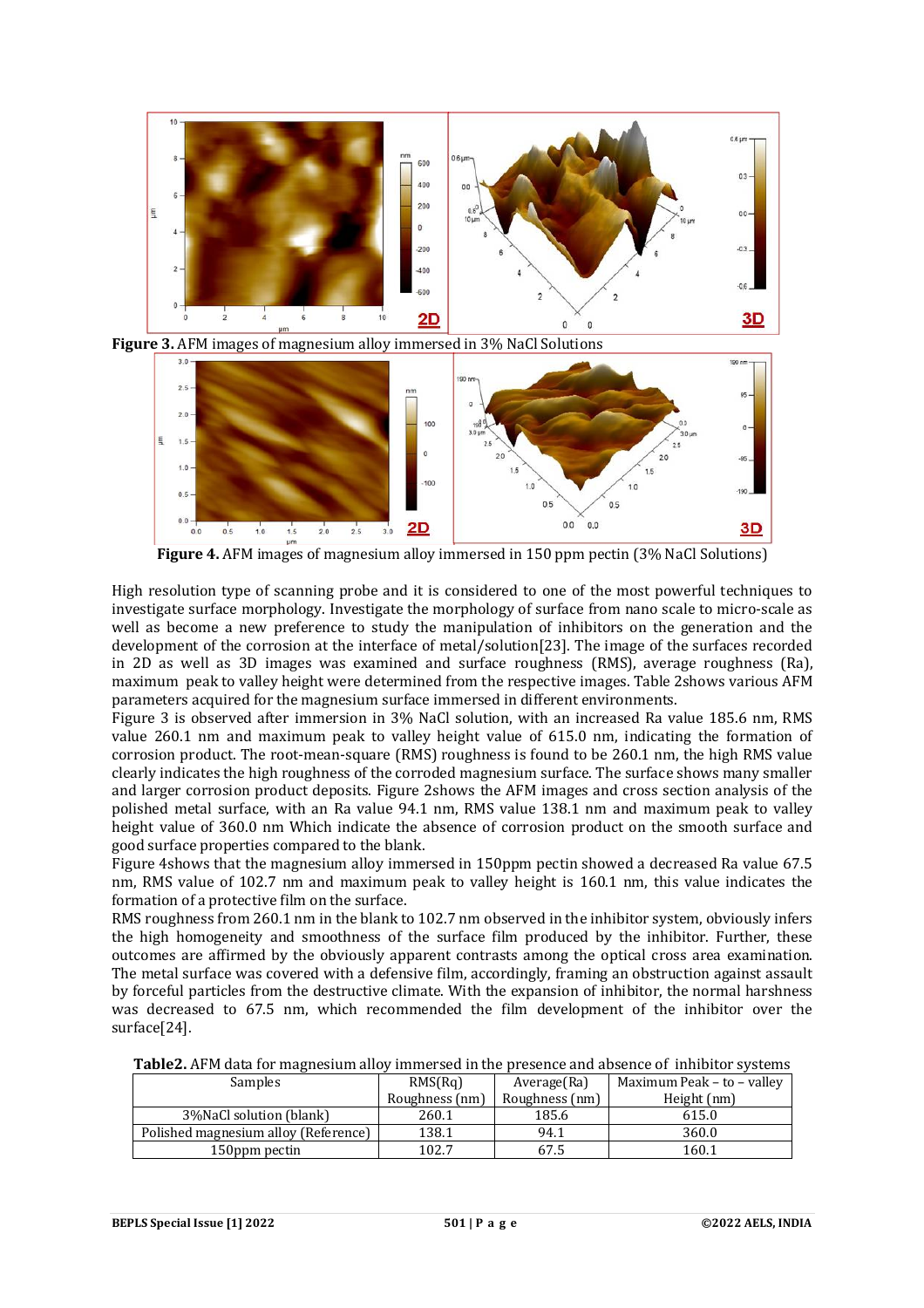### **Water Contact Angle Technique**



**Figure5.** Water contact angle image of magnesium alloy surface immersion of a) 3% NaCl solution b) 150ppm pectin

Nature of wettability of magnesium alloy measured through the water drop interacts on the metal surface whether it is a hydrophobic or hydrophilic. Figure 5a shows magnesium surface immersed in 3%NaCl solution, surface highly porous, more roughness (contact angle  $69^{\circ} \pm 2^{\circ}$ ) due to magnesium surface get hydrophilic nature. Figure 5b shows magnesium surface immersed in 150ppm pectin, smoother surface appear (contact angle 138.80  $\pm$  4°) beside the surface gets hydrophobic nature. This confirms the protective film onto the magnesium surface in the presence of inhibitor.

### **CONCLUSION**

The formation of effective protective film on the magnesium alloy is surface which protects from corrosion in 3%NaCl solution. EIS studies showed the significant improvement of the magnesium alloy surface/solution interface through the formation of protective film in presence of the inhibitor. AFM analysis revealed the magnesium alloy surface covered with a protective film, thereby, forming a barrier against attack by aggressive ions from the corrosive environment and water contact angle studies corroborated the protective film formation on the metal surface of magnesium alloy and adsorbed surface film in super hydrophobicity nature.

### **CONFLICT OF INTEREST**

The authors declare that they have no conflict of interest.

### **REFERENCES**

- 1. Mustafa A.M. Sayyid F.F. Betti N. Shaker L.M. Hanoon M.M. Alamiery A.A. Kadhum A.A.H. Takriff M.S. (2022). Inhibition of mild steel corrosion in hydrochloric acid environment by 1-amino-2-mercapto-5-(4-(pyrrol-1 yl)phenyl)-1,3,4-triazole, South African Journal of chemical Engineering,, 39, 42-51, <https://doi.org/> 10.1016/j.sajce.2021.11.009.
- 2. Radey H.H. Khalaf M.N. Al-Sawaad H.Z. (2018). Novel Corrosion Inhibitors for Carbon Steel Alloy in Acidic Medium of 1N HCl Synthesized from Graphene Oxide, Open Journal of Organic Polymer Materials, 8, 53-79, <https://doi.org/10.4236/ojopm.2018.84005.>
- 3. Iman Danaee. Ramesh Kumar S. RashvandAvei M. Vijayan M. (2020). Electrochemical and quantum chemical studies on corrosion inhibition performance of 2,2'-(2-hydroxyethylimino) bis[n-(alphaalphadimethylphenethyl) -n-methylacetamide] on mild steel corrosion in 1M HCL solution, Materials Science; Physics and Astronomy; Engineering, 23,<https://doi.org/10.1590/1980-5373-MR-2018-0610.>
- *4.* Nahlé A. Salim R. El Hajjaji F. Aouad M.R. Messali M. Ech-chihbi E. Hammouti B. and Taleb M.,(2021). Novel triazole derivatives as ecological corrosion inhibitors for mild steel in 1.0 M HCl: experimental & theoretical approach, RSC Advances, 11, 4147-4162,<https://doi.org/10.1039/D0RA09679B.>
- 5. Fouda A.S. El-Dossoki F.I. Shady I.A, (2018). Adsorption and corrosion inhibition behavior of polyethylene glycol on α-brass alloy in nitric acid solution, Green Chemistry letters and reviews, 11, 67-77, <https://doi.org/> 10.1080/17518253.2018.1438525.
- 6. Jamil D.M. Al-Okbi A.K. Al-Baghdadi S.B. Al-Amiery A.A, Abdulhadi Kadhim. Tayser Sumer Gaaz. Abdul Amir H. Kadhum A.A.H. and Abu Bakar Mohamad, (2018). Experimental and theoretical studies of Schiff bases as corrosion inhibitors, Chemistry central journal, 12, 2-9. <https://doi.org/10.1186/s13065-018-0376-7.>
- 7. Muhammad Faisal, Aamer Saeed, Danish Shahzad, Nadir Abbas, Fayaz Ali Larik, Pervaiz Ali Channar, Tanzeela Abdul Fattah, Dost Muhammad Khan and Syeda Aaliya Shehzadi, General properties and comparison of the corrosion inhibition efficiencies of the triazole derivatives for mild steel, Corrosion reviews, 2018, 36, <https://doi.org/10.1515/corrrev-2018-0006.>